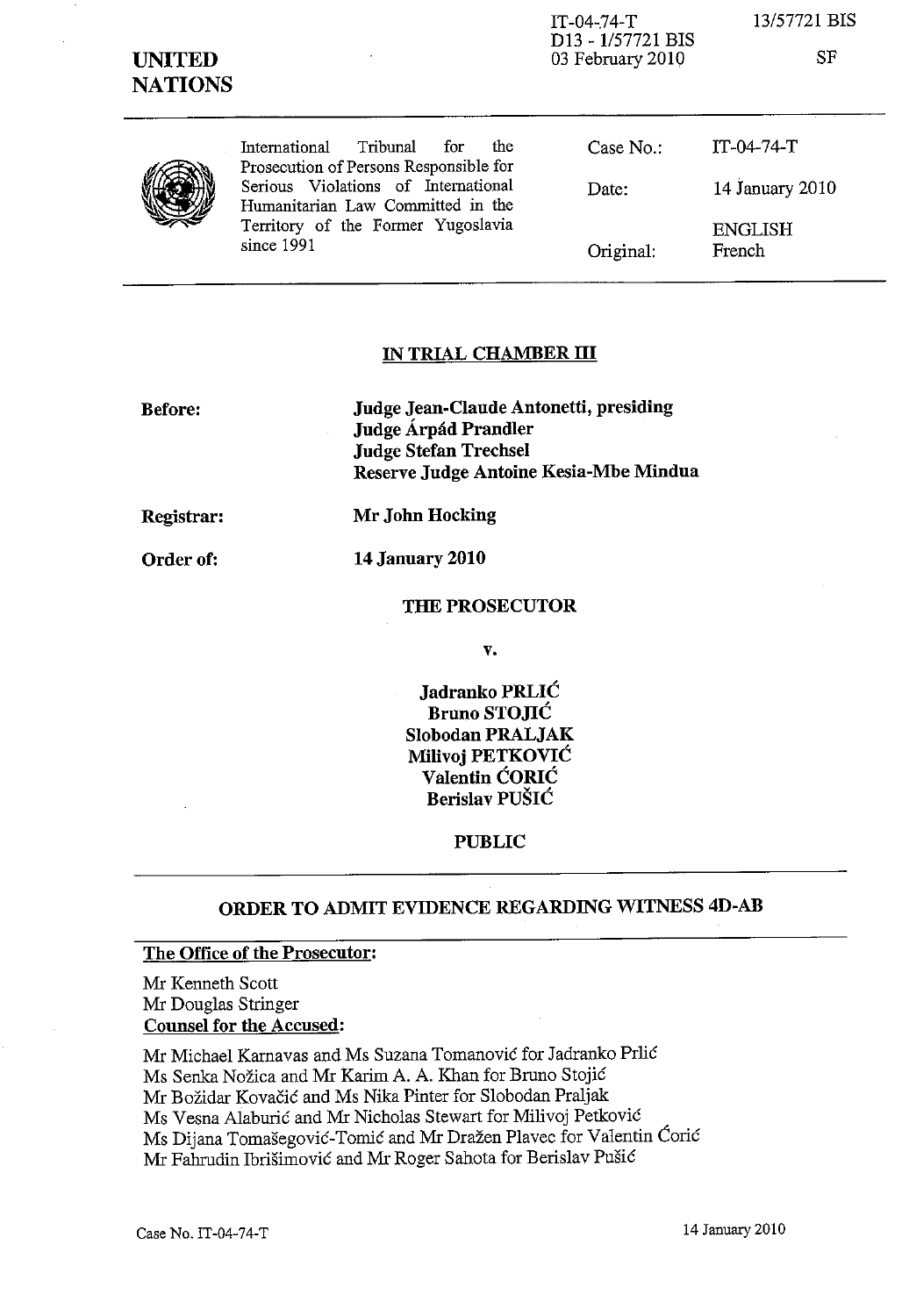**TRIAL CHAMBER III** ("Chamber") of the International Tribunal for the Prosecution of Persons Responsible for Serious Violations of International Humanitarian Law Committed in the Territory of the Former Yugoslavia since 1991 ("Tribunal"),

**NOTING** the request to admit 28 exhibits submitted by Counsel for the Accused Milivoj Petković ("Petković Defence"),<sup>1</sup> the request to admit 10 exhibits submitted by Counsel for the Accused Bruno Stojic ("Stojic Defence"), $2$  the request to admit one exhibit submitted by the Counsel for the Accused Slobodan Praljak ("Praljak Defence"),  $\delta$  and the request to admit 9 new exhibits submitted by the Office of the Prosecutor ("Prosecution")<sup>4</sup> ("Proposed Exhibits"), all relating to the testimony of Witness 4D-AB who appeared from 23 to 26 November 2009,

**NOTING** the objections formulated by the Petkovic Defence to two of the Proposed Exhibits submitted by the Prosecution,<sup>5</sup> the objection formulated by the Stojić Defence to one of the Proposed Exhibits submitted by the Prosecution,<sup>6</sup> the objections formulated by the Prosecution to one of the Proposed Exhibits submitted by the Petkovic Defence<sup>7</sup> and the nine of the Proposed Exhibits submitted by the Stojic Defence, $8$  and the Reply filed by the Stojic Defence in response to objections formulated by the Prosecution,<sup>9</sup>

**NOTING** the "Decision on Presentation of Documents by the Prosecution in Cross-Examination of Defence Witnesses" of 27 November 2008 ("Decision of 27 November 2008"),

**NOTING** the "Decision on the Interlocutory Appeal against the Trial Chamber's Decision on Presentation of Documents by the Prosecution in Cross-Examination of Defence Witnesses", rendered by the Appeals Chamber on 26 February 2009 confirming the Decision of 27 November 2008 ("Decision of 26 February 2009"),

- $^1$  IC 01130.
- $2$  IC 01131. IC 01132.
- IC 01133.
- IC 01134.
- IC 01135.
- <sup>7</sup>re 01136.
- <sup>8</sup>re 01136.
- $^9$  IC 01140.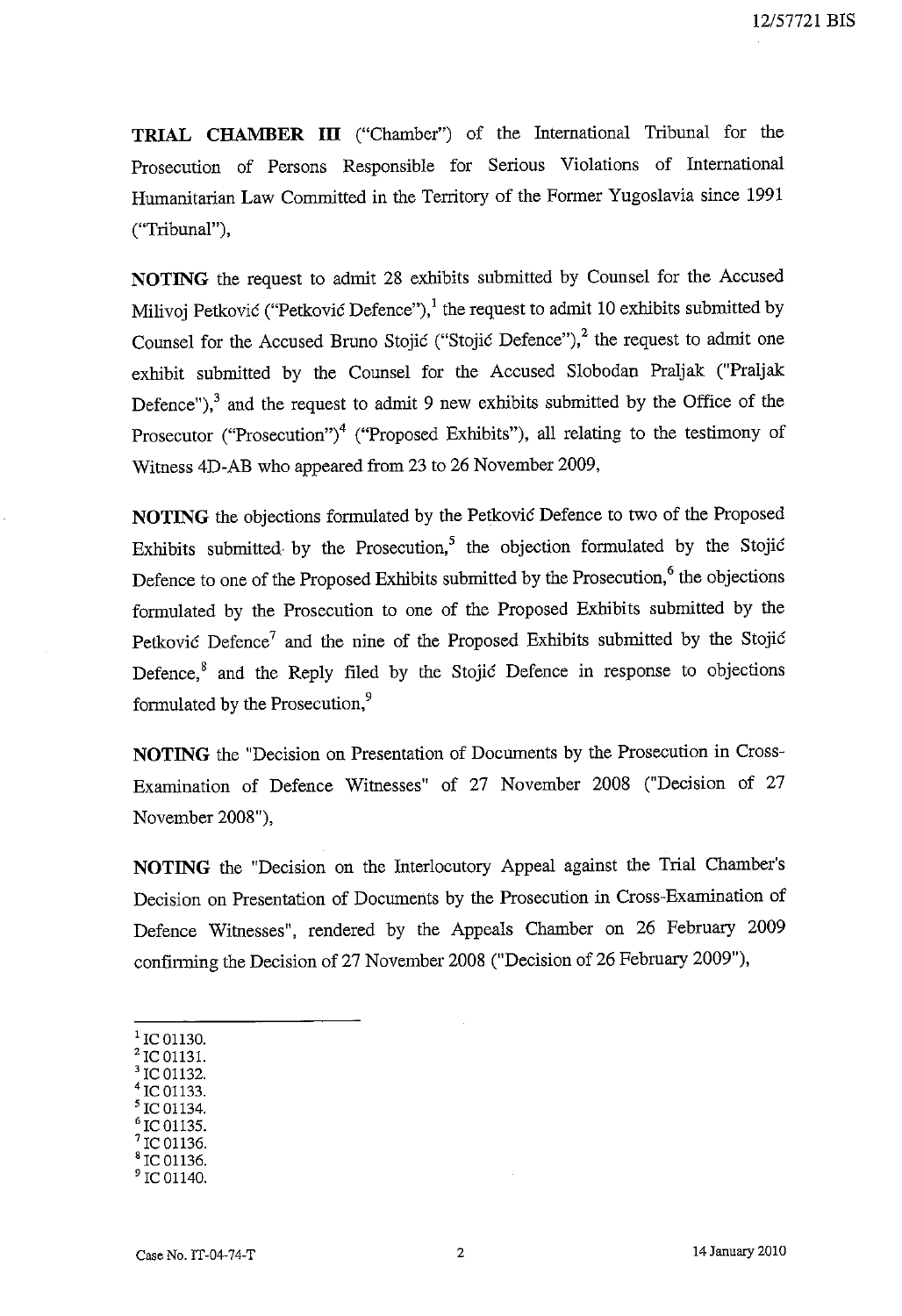**CONSIDERING,** first, that the Chamber notes that the BCS version of Proposed Exhibit P 11077, for which the Prosecution seeks admission, as uploaded on to the ecourt system, is of poor quality; that the Chamber holds that even though the English translation of this exhibit is complete, the Prosecution must up10ad on to e-court a good copy of the BCS version of this Proposed Exhibit,

**CONSIDERING,** moreover, that the Chamber notes that the Prosecution argues that it submitted Proposed Exhibits P 11076, P 11077 and P 11086 in order to test the credibility of the Witness and that it therefore seeks their admission for this reason, <sup>10</sup>

**CONSIDERING** that with regard to Proposed Exhibit P 01747, for which the Prosecution seeks admission, the Chamber notes that this is a "new document" within the meaning of the Decision of 27 November  $2008$ ;<sup>11</sup> that the Chamber notes that the Prosecution seeks admission of this Proposed Exhibit as it is relevant with regard to events that took place in the municipalities of Konjic and Jablanica in the spring of 1993;<sup>12</sup> that the Stojic Defence objects to the admission of Proposed Exhibit P 01747 on the ground that it is a "new document" within the meaning of the Decision of the Appeals Chamber of 26 February 2009 and that the Prosecution had failed to explain the exceptional circumstances that would justify the admission of such a document at this stage of the proceedings, as required by this decision,  $13$ 

**CONSIDERING** that the Chamber recalls its Decision of 27 November 2008 which stipulates that if the Prosecution wishes to tender into evidence a "new document" after the end of its case with the aim of establishing the guilt of one or more of the Accused, it must explain the exceptional circumstances that, in the interest of justice, could provide justification for them to be admitted and, more specifically, when and how it obtained these documents, when it disclosed them to the Defence and why it did not present them until after its case was completed,<sup>14</sup>

**CONSIDERING** that with regard to Proposed Exhibits P 01747, the Chamber notes that the Prosecution does not mention the exceptional circumstances justifying the request to admit the Prosecution's "new documents" after the completion of its case;

 $^{10}$  IC 01133.

<sup>&</sup>lt;sup>11</sup> IC 01133; Decision of 27 November 2008.

 $^{12}$  TC 01133.

 $13$  TC 01135.

<sup>&</sup>lt;sup>14</sup> Decision of 27 November 2008, paras 20 and 23.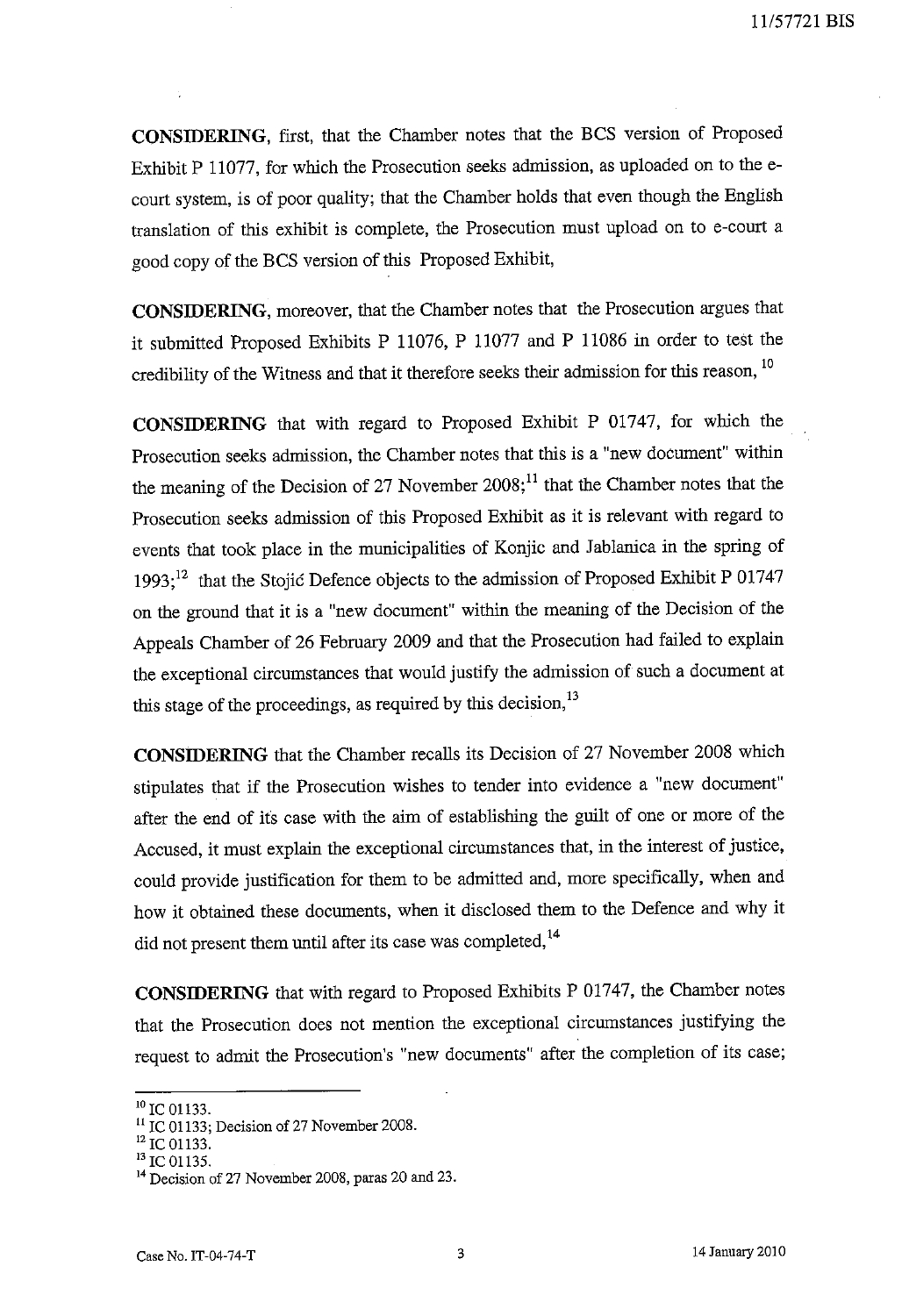that the Chamber will assess the admissibility of the Proposed Exhibits solely as to whether they go to disprove the credibility of the witness,

**CONSIDERING** that the Chamber has examined each of the Proposed Exhibits on the basis of the admissibility criteria set out in its "Decision on Admission of Evidence" of 13 July 2006 ("Decision of 13 July 2006") and in its "Decision Adopting Guidelines for the Presentation of Defence Evidence" of 24 April 2008 ("Decision of 24 April 2008"), 15

**CONSIDERING** that the Chamber decides to admit into evidence the Proposed Exhibits marked "Admitted" in the Annex attached to this Order since they were put to Witness 4D-AB in court and bear sufficient indicia of relevance, probative value and reliability,

**CONSIDERING** that the Chamber decides not to admit into evidence the Proposed Exhibits marked "Not Admitted" in the Annex attached to this decision since they are not consistent with the instructions laid out in the Decision of 13 July 2006 and the Decision of 24 April 2008 for the reasons set out in the Annex attached to this Order,

## **FOR THE FOREGOING REASONS,**

**PURSUANT TO** Rules 54 and 89 of the Rules of Procedure and Evidence,

**DENIES** the request for admission of the Praljak Defence,

**PARTIALLY GRANTS** the requests for admission of the Petkovic Defence, the Stojic Defence and the Prosecution,

**ORDERS** the Prosecution to upload on to e-court a good copy of the BCS version of Exhibit P 11077 for the reasons set out in the present Order,

**DECIDES** that Proposed Exhibits P 11076, P 11077 and P 11086 should be admitted into evidence solely to the extent that they go to disproving the credibility of the Witness,

<sup>&</sup>lt;sup>15</sup> Guideline 8 on the Admission of Documentary Evidence through a Witness.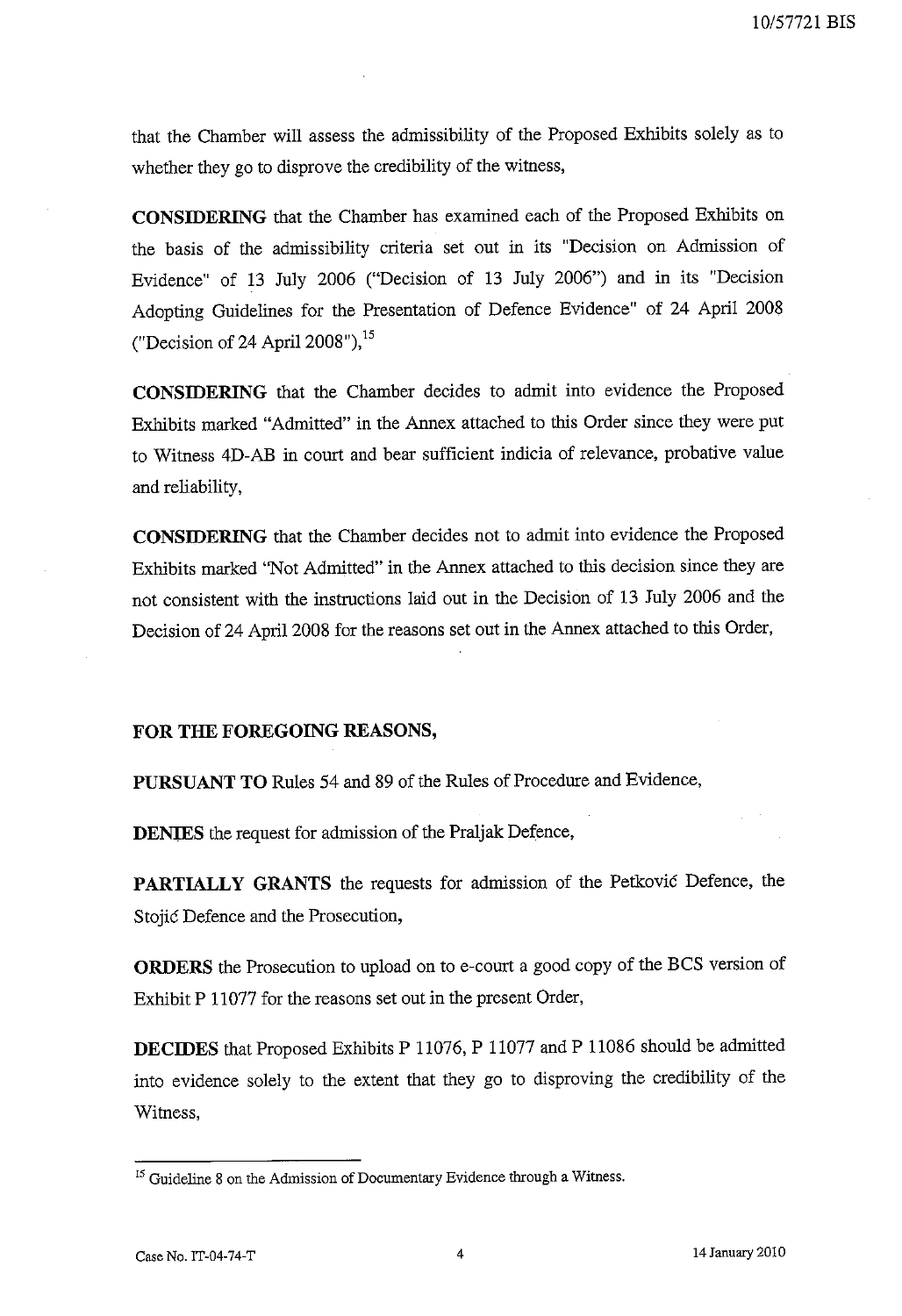**DECIDES** that the other Proposed Exhibits submitted by the Petkovic Defence, the Stojic Defence and the Prosecution marked "Admitted" in the Annex attached to this Order should be admitted into evidence,

# AND

**REJECTS,** by majority, Proposed Exhibits 4D 00090, 4D 00137 and 4D 00140, for which the Petkovic Defence seeks admission, Proposed Exhibits 2D 00765 and 2D 00786, for which the Stojic Defence seeks admission, Proposed Exhibit 3D 0032, for which the Pra1jak Defence seeks admission, Proposed Exhibit P 01747, for which the Prosecution seeks admission, and dismisses in all other respects the requests for admission of the Proposed Exhibits of the Petkovic Defence, the Stojic Defence and the Prosecution, for reasons set out in the Annex attached to the present Order,

# **The Presiding Judge attaches a dissenting opinion to this order.**

Done in English and in French, the French version being authoritative.

/signed/

Jean-C1aude Antonetti

Presiding Judge  $\sim$   $\sim$ 

Done this fourteenth day of January 2010

At The Hague

The Netherlands

**[Seal of the Tribunal]**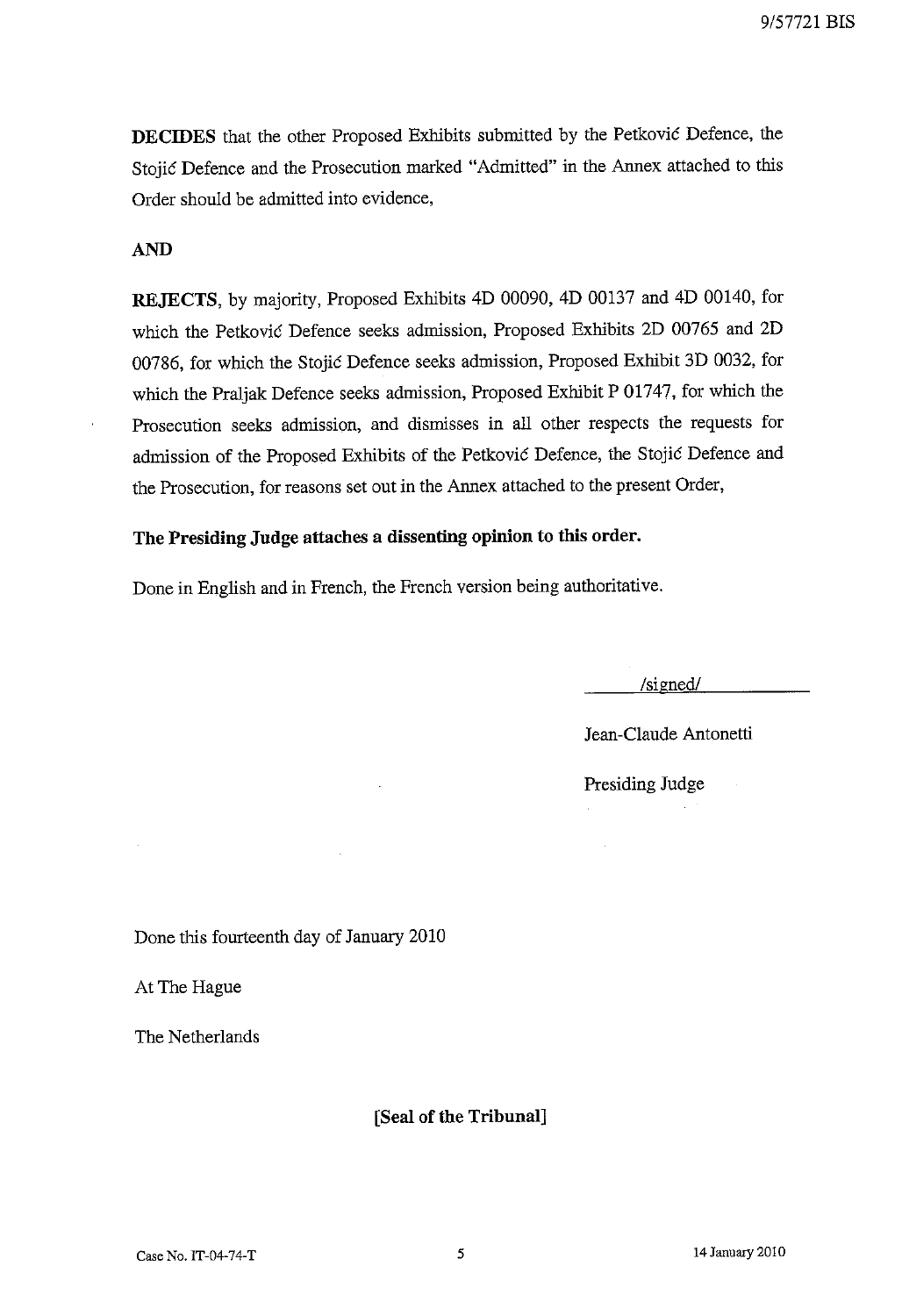| m<br>Г |  |
|--------|--|
|        |  |

| <b>Exhibit Number</b> | <b>Party Proposing Admission</b> | <b>Admitted/Not Admitted/</b>   |
|-----------------------|----------------------------------|---------------------------------|
|                       | of the Exhibit                   | Marked for                      |
|                       |                                  | <b>Identification (MFI)</b>     |
| 4D 00074              | Petković Defence                 | Admitted                        |
| 4D 00083              | Petković Defence                 | Admitted                        |
| 4D 00090              | Petković Defence                 | Not admitted by a               |
|                       |                                  | majority (Reason: the           |
|                       |                                  | Chamber holds that the          |
|                       |                                  | Petković Defence did not        |
|                       |                                  | establish, through Witness      |
|                       |                                  | 4D-AB, a sufficiently           |
|                       |                                  | relevant link between the       |
|                       |                                  | document and the                |
|                       |                                  | Indictment.)                    |
| 4D 00091              | Petković Defence                 | Admitted                        |
| 4D 00096              | Petković Defence                 | Admitted                        |
| 4D 00137              | Petković Defence                 | Not admitted by a               |
|                       |                                  | majority (Reason: the           |
|                       |                                  | Chamber holds that the          |
|                       |                                  | Petković Defence did not        |
|                       |                                  | establish, through Witness      |
|                       |                                  | 4D-AB, a sufficiently           |
|                       |                                  | relevant link between the       |
|                       |                                  | document and the                |
|                       |                                  | Indictment.). In this           |
|                       |                                  | respect, the Chamber            |
|                       |                                  | refers the Petković             |
|                       |                                  | Defence to the Decision         |
|                       |                                  | of 21 July 2009.) <sup>16</sup> |
| 4D 00140              | Petković Defence                 | Not admitted by a               |
|                       |                                  | majority (Reason: the           |
|                       |                                  | Chamber holds that the          |
|                       |                                  | Petković Defence did not        |
|                       |                                  | establish, through Witness      |
|                       |                                  | 4D-AB, a sufficiently           |
|                       |                                  | relevant link between the       |
|                       |                                  | document and the                |
|                       |                                  | Indictment. In this respect,    |
|                       |                                  | the Chamber refers the          |
|                       |                                  | Petković Defence to the         |
|                       |                                  | Decision of 21 July 2009.)      |
| 4D 00421              | Petković Defence/                | Admitted                        |
|                       | Prosecution                      |                                 |

**l6 "Decision on the Stojic Defence Motion for the Admission of Documentary Evidence (Cooperation between the Authorities and the Armed Forces of Herceg-Bosna and the Authorities and the Armed Forces of the ABiH)", public, 21 July 2009 ("Decision of2l July 2009"), paras 28 to 32.** 

l,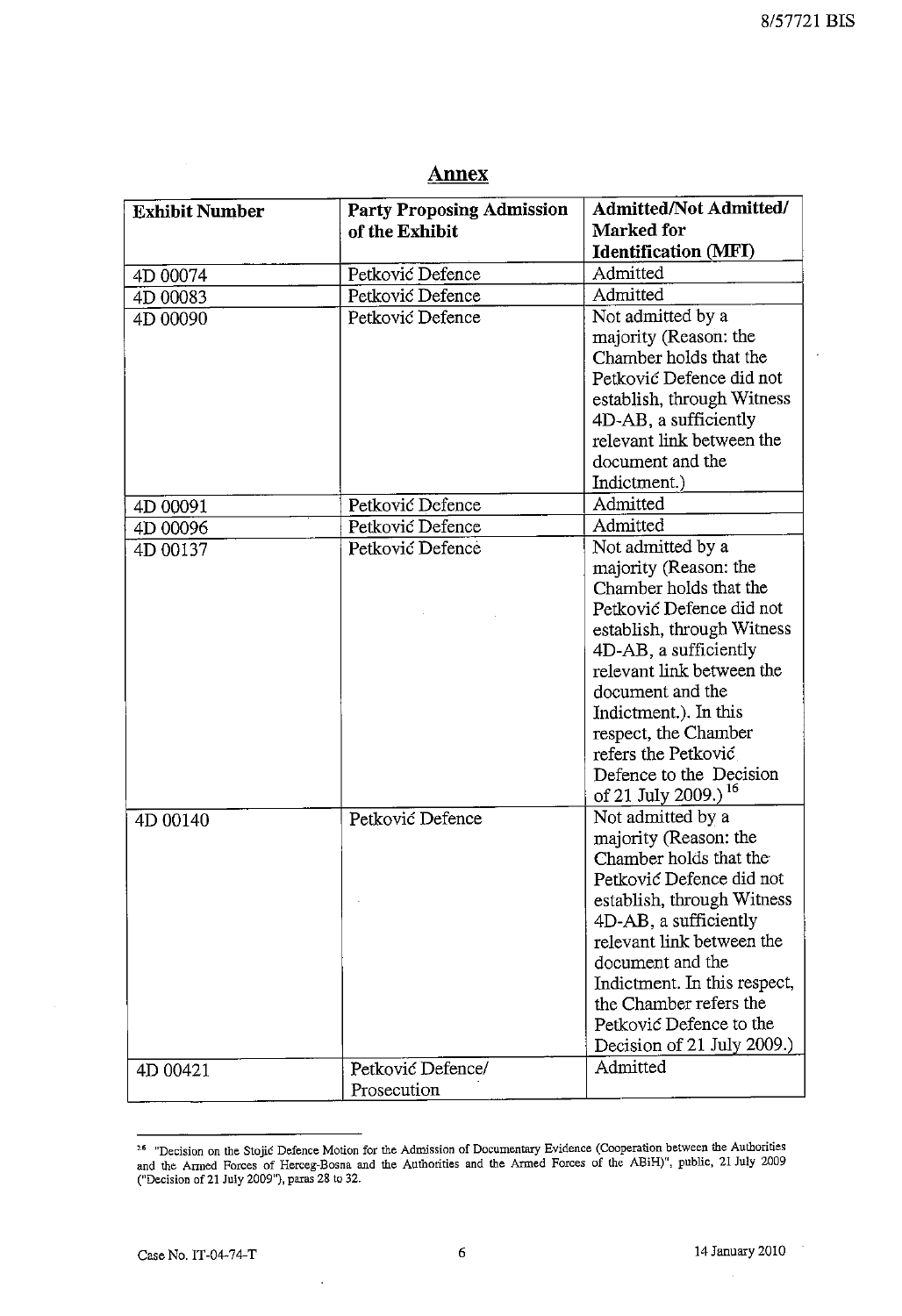$\overline{\phantom{a}}$ 

| 4D 00427 in its entirety     | Petković Defence  | Not admitted by a          |
|------------------------------|-------------------|----------------------------|
| or, in the alternative, page |                   | majority (Reason: the      |
| $3^{17}$                     |                   | Chamber holds that the     |
|                              |                   | Petković Defence did not   |
|                              |                   | establish, through Witness |
|                              |                   | 4D-AB, a sufficiently      |
|                              |                   | relevant link between the  |
|                              |                   | document and the           |
|                              |                   | Indictment. Moreover,      |
|                              |                   | Witness 4D-AB did not      |
|                              |                   | comment on the relevance   |
|                              |                   | and probative value of the |
|                              |                   | Exhibit.)                  |
| 4D 00433                     | Petković Defence/ | Admitted                   |
|                              | Prosecution       |                            |
| 4D 00548                     | Petković Defence  | Admitted                   |
| 4D 00549                     | Petković Defence  | Admitted                   |
| 4D 00551                     | Petković Defence  | Admitted                   |
| 4D 00599                     | Petković Defence  | Admitted                   |
| 4D 00806                     | Petković Defence  | Admitted                   |
| 4D 00872                     | Petković Defence  | Admitted                   |
| 4D 00874                     | Petković Defence  | Admitted                   |
| 4D 01168                     | Petković Defence  | Admitted                   |
| 4D 01175                     | Petković Defence  | Not admitted (Reason: the  |
|                              |                   | Witness did not comment    |
|                              |                   | on the relevance and       |
|                              |                   | probative value of the     |
|                              |                   | Exhibit.)                  |
| 4D 01522                     | Petković Defence  | Admitted                   |
| 4D 01556                     | Petković Defence  | Admitted                   |
| 4D 01558                     | Petković Defence  | Admitted                   |
| P 01712                      | Petković Defence  | Admitted                   |
| P01887                       | Petković Defence  | Admitted                   |
| IC 01123                     | Petković Defence  | Admitted                   |
| IC 01124 under seal          | Petković Defence  | Admitted under seal        |
| IC 01125                     | Petković Defence  | Admitted                   |
| IC 01127                     | Petković Defence  | Admitted                   |
| 2D 00176                     | Stojić Defence    | Not admitted by a          |
|                              |                   | majority (Reason: the      |
|                              |                   | Chamber holds that the     |
|                              |                   | Stojić Defence did not     |
|                              |                   | establish, through Witness |
|                              |                   | 4D-AB, a sufficiently      |
|                              |                   | relevant link between the  |
|                              |                   | document and the           |
|                              |                   | Indictment. In this        |
|                              |                   | respect, the Chamber       |
|                              |                   | refers the Stojić Defence  |

<sup>17</sup> Page number in e-court. system.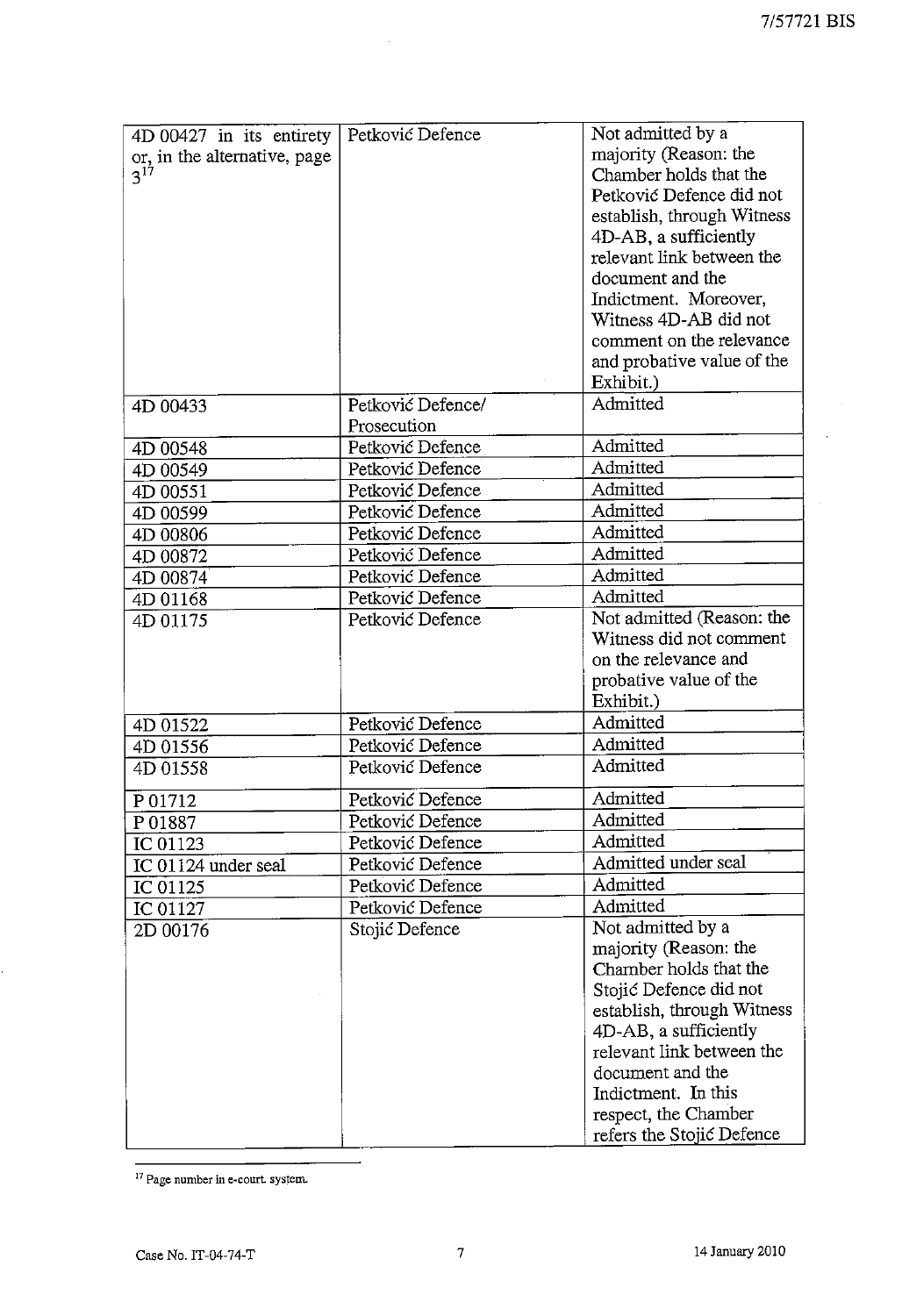$\bar{z}$ 

|                          |                 | to the Decision of 21 July |
|--------------------------|-----------------|----------------------------|
|                          |                 | 2009.                      |
|                          | Stojić Defence  | Not admitted by a          |
| 2D 00234                 |                 | majority (Reason: the      |
|                          |                 | Chamber holds that the     |
|                          |                 | Stojić Defence did not     |
|                          |                 | establish, through Witness |
|                          |                 | 4D-AB, a sufficiently      |
|                          |                 | relevant link between the  |
|                          |                 | document and the           |
|                          |                 | Indictment. In this        |
|                          |                 | respect, the Chamber       |
|                          |                 | refers the Stojić Defence  |
|                          |                 | to the Decision of 21 July |
|                          |                 | 2009.                      |
| 2D 00403                 | Stojić Defence  | Admitted                   |
| 2D 00639                 | Stojić Defence  | Admitted                   |
| 2D 00641                 | Stojić Defence  | Admitted                   |
| 2D 00765                 | Stojić Defence  | Not admitted by a          |
|                          |                 | majority (Reason: the      |
|                          |                 | Chamber holds that the     |
|                          |                 | Stojić Defence did not     |
|                          |                 | establish, through Witness |
|                          |                 | 4D-AB, a sufficiently      |
|                          |                 | relevant link between the  |
|                          |                 | document and the           |
|                          |                 | Indictment. In this        |
|                          |                 | respect, the Chamber       |
|                          |                 | refers the Stojić Defence  |
|                          |                 | to the Decision of 21 July |
|                          |                 | 2009.                      |
| 2D 00780                 | Stojić Defence  | Admitted                   |
| 2D 00784                 | Stojić Defence  | Admitted                   |
| 2D 00786                 | Stojić Defence  | Not admitted by a          |
|                          |                 | majority (Reason: the      |
|                          |                 | Chamber holds that the     |
|                          |                 | Stojić Defence did not     |
|                          |                 | establish, through Witness |
|                          |                 | 4D-AB, a sufficiently      |
|                          |                 | relevant link between the  |
|                          |                 | document and the           |
|                          |                 | Indictment.)               |
| 4D 01052 (page 25 of the | Stojić Defence  | Admitted with respect to   |
| English version)         |                 | pages 1 and 25 of the      |
|                          |                 | English version on e-court |
| 3D<br>00332<br>(Minutes) | Praljak Defence | Not admitted by a          |
| 28:33-29:39)             |                 | majority (Reason: the      |
|                          |                 | Chamber holds that the     |
|                          |                 | Praljak Defence did not    |
|                          |                 | establish, through Witness |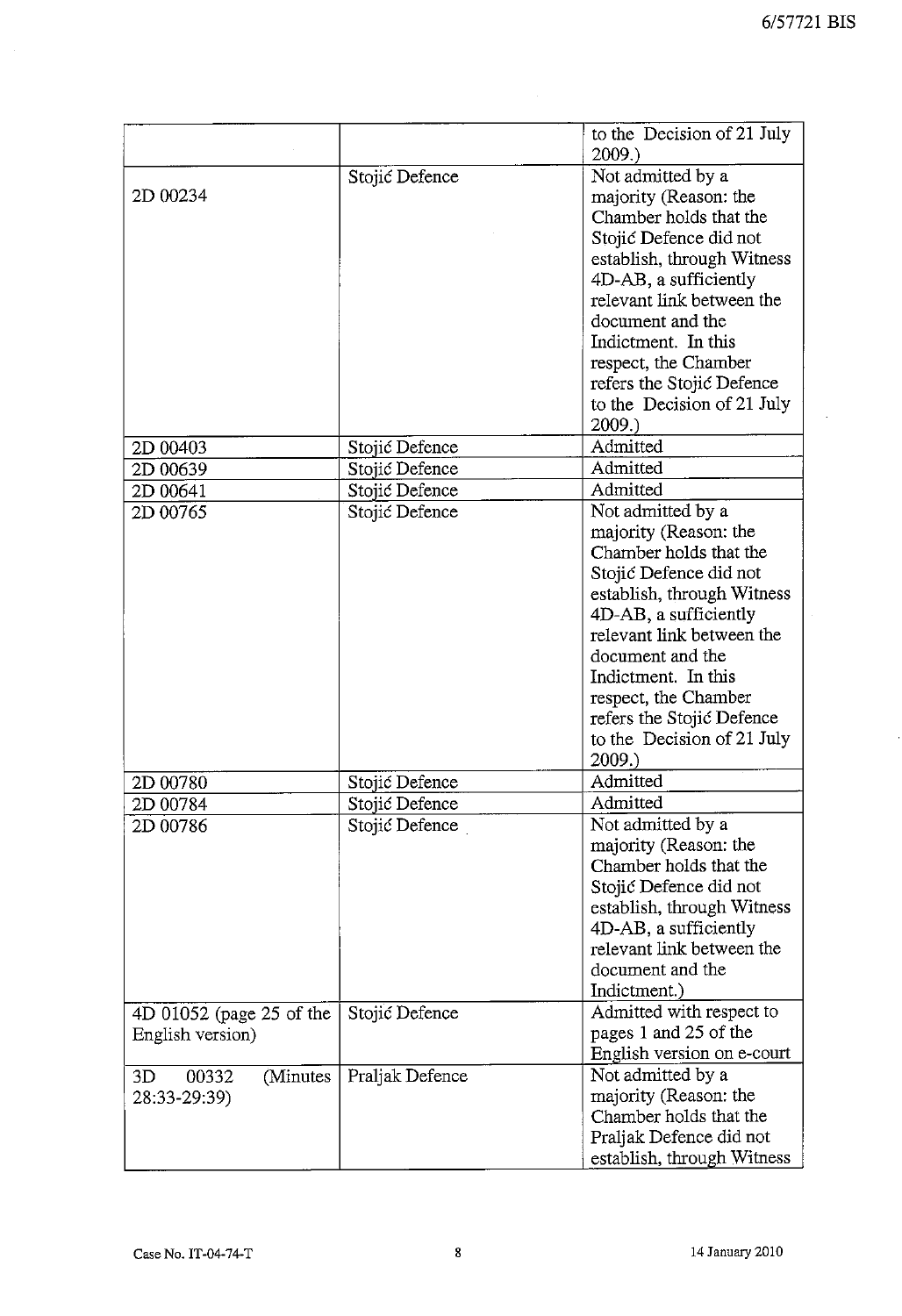$\mathcal{A}^{\pm}$ 

|                                                                                                     |             | 4D-AB, a sufficiently<br>relevant link between the<br>document and the<br>Indictment.)                                                                                                                                                                                                                             |
|-----------------------------------------------------------------------------------------------------|-------------|--------------------------------------------------------------------------------------------------------------------------------------------------------------------------------------------------------------------------------------------------------------------------------------------------------------------|
| P 01747                                                                                             | Prosecution | Not admitted by a<br>majority (Reason: the<br>Witness did not comment<br>on the probative value and<br>the relevance of the<br>document. Moreover, the<br>Prosecution failed to show<br>exceptional circumstances<br>justifying the admission of<br>these "new documents"<br>after the completion of its<br>case.) |
| P 11076 under seal (with<br>the aim of bringing into<br>question the credibility of<br>the Witness) | Prosecution | Admitted under seal<br>(Reason: this document is<br>admitted solely in that it<br>goes to disprove the<br>credibility of Witness 4D-<br>AB.                                                                                                                                                                        |
| P 11077 under seal (with<br>the aim of bringing into<br>question the credibility of<br>the Witness) | Prosecution | Admitted under seal<br>(Reason: this document is<br>admitted solely in that it<br>goes to disprove the<br>credibility of Witness 4D-<br>AB.                                                                                                                                                                        |
| P 11086 under seal (with<br>the aim of bringing into<br>question the credibility of<br>the Witness) | Prosecution | Admitted under seal<br>(Reason: this document is<br>admitted solely in that it<br>goes to disprove the<br>credibility of Witness 4D-<br>AB.                                                                                                                                                                        |
| 4D 00374                                                                                            | Prosecution | Admitted                                                                                                                                                                                                                                                                                                           |
| 4D 01591                                                                                            | Prosecution | Admitted                                                                                                                                                                                                                                                                                                           |

 $\sim$ 

 $\mathcal{L}_{\mathcal{L}}$ 

 $\hat{\mathbf{v}}$ 

 $\sim 10^7$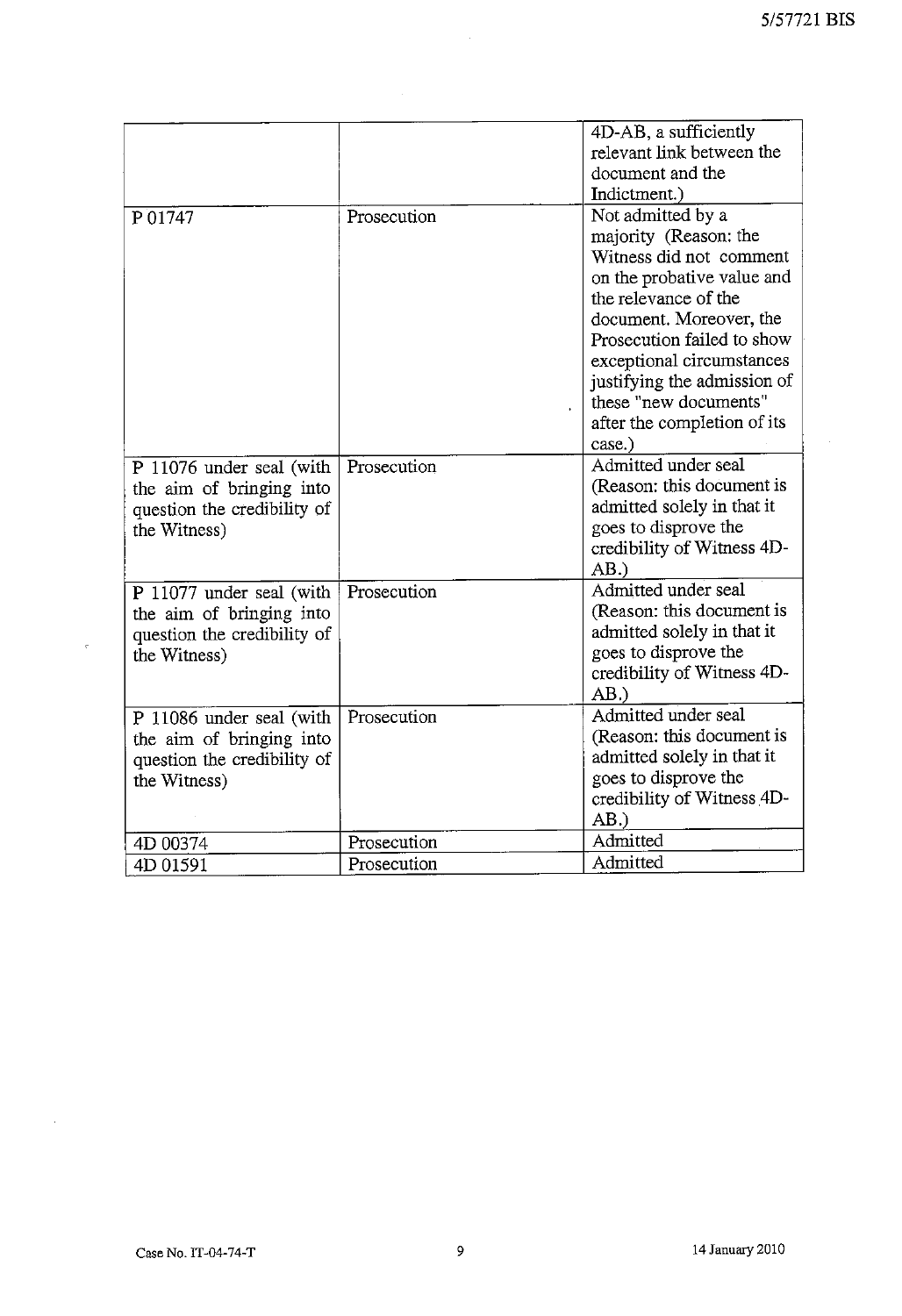# **DISSENTING OPINION OF PRESIDING JUDGE .TEAN·CLAUDE ANTONETTI**

Since the Trial Chamber decided by majority not to admit documents 4D 0090, 4D 00137, 4D 00140, 2D 00765, 2D 00786, 3D 00332 and P 01747, I feel compelled to present once more my position on this question.

The practice of all the chambers (with the exception of the present one) is to admit a document when it presents criteria of reliability and has a link to the Indictment.

A careful examination of all the preceding and ongoing trials confirms that in practice few exhibits are not admitted when admission is sought.

It suffices to refer to the "symbolic" trial of the Accused Slobodan Milosevic to realise that the documents submitted by the Prosecution **and** the Accused were admitted without any difficulty.

In case of doubt, an MFI number was nevertheless assigned. Why did the majority of judges in this Chamber decide to act differently?

The scope of this trial and the **record number** of exhibits could lead to a consideration of the practice followed by other chambers.

However, I consider that faced with an avalanche of documents, the Trial Chamber was quite at liberty to admit them even if it meant asking the parties at the end of the trial to make **a selection** in their final submissions in order to start a useful discussion about certain exhibits that have been admitted.

This sensible solution inspired by professional judicial practice of several decades was not followed by the majority of the judges.

The art of international criminal justice consists of finding a proper balance between previous procedural rules (sometimes obsolete) and new constraints; in a word, an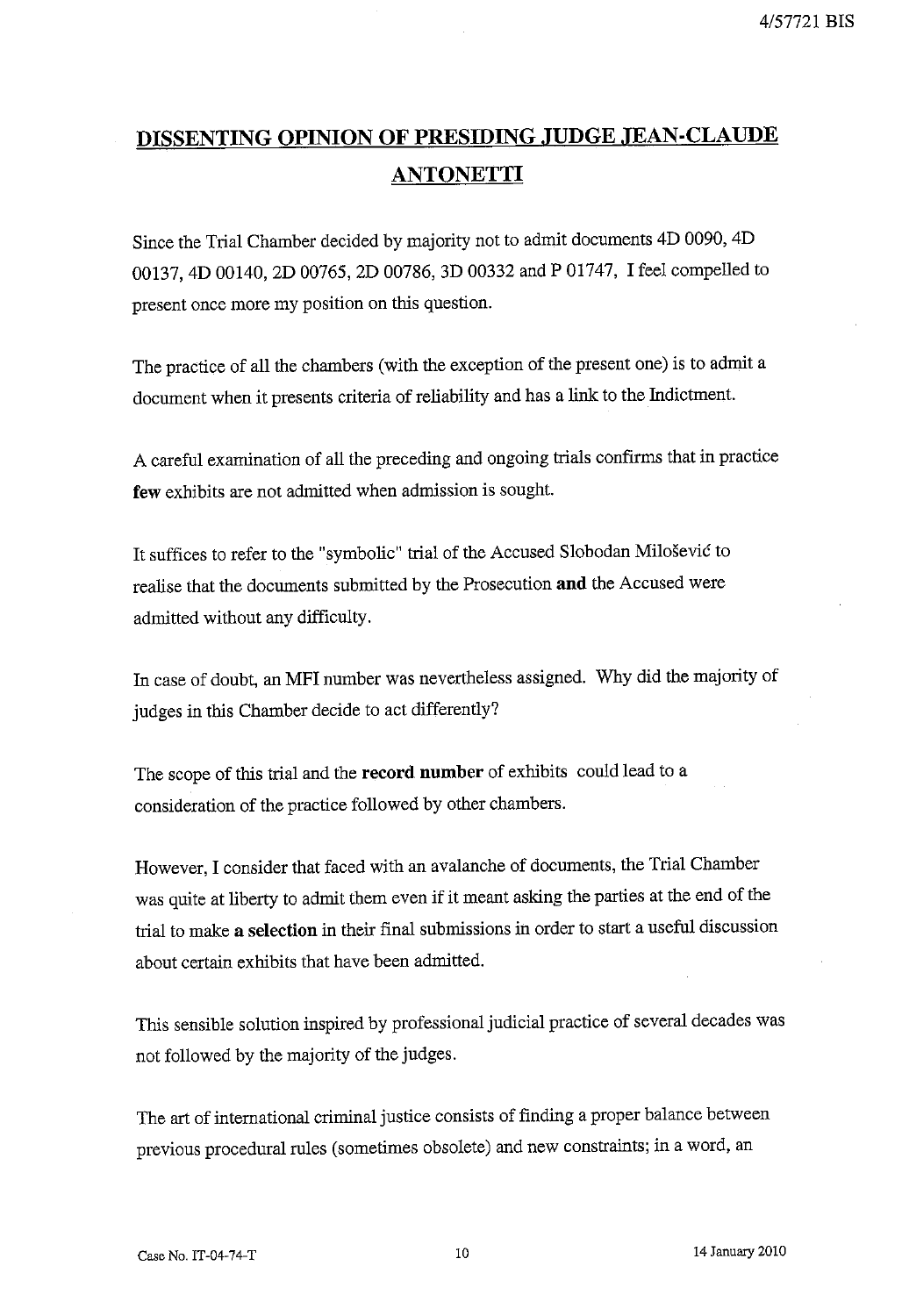international judge must adapt to the present in an efficient way in order to respect also the obligations imposed by the Security Council in its Resolution 1901 (2009) of **16** December 2009 which states:

"Urging the International Tribunal to take all possible measures to complete its work expeditiously. "

It is not through lengthy deliberations on the admission of exhibits that run into the thousands that this Chamber can complete its work expeditiously with a decision and opinion!

#### **Exhibit 4D 00090**

This is a military report sent to General **PASALlC** on 22 April 1993 on the events in Konjic. This document testifies to the violence in combat (three soldiers dead) and also the ways telephone calls were intercepted between the warring parties, establishing that there were **three warring parties.** 

#### **Exhibit 4D 00137**

This is a document of 23 April 1993 from the office for refugees **and** displaced persons relating to crimes committed in Konjic by the **BR** Army and, in particular, concerning crimes committed in Trusina.

This context of crimes, it seemed to me, could be taken into account in the final assessment by the Chamber of events that occurred during 1993, without entering the domain of *"tu quoque" .* 

It should be noted that this document was sent to the Red Cross, to the UNHCR, to the European Monitoring Mission and to UNPROFOR. It is, therefore, a public document that bears all indicia for admission.

### **Exhibit 4D 00140**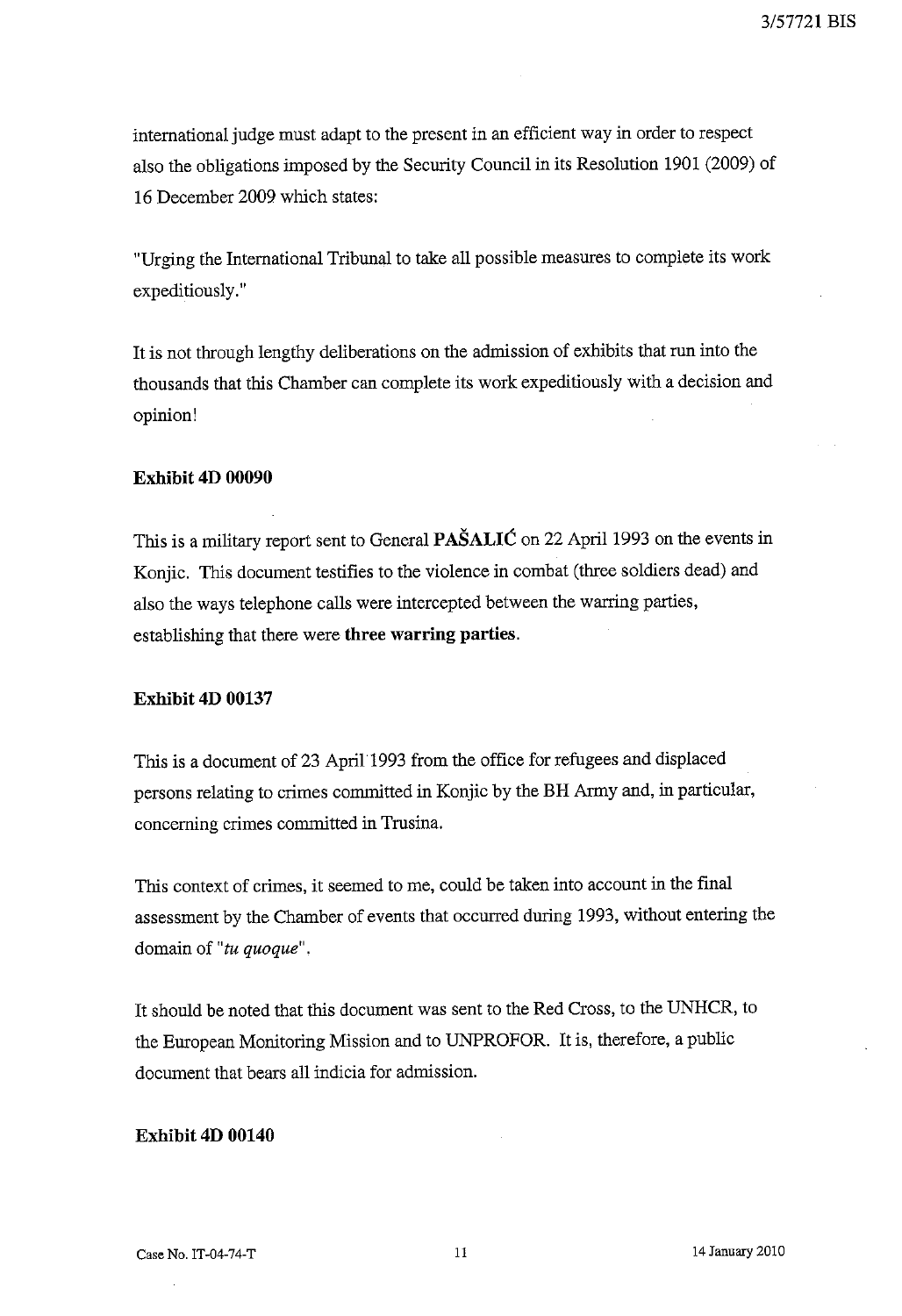This is a document from the same office dated 24 April 1993, which lists 23 Croatian towns which were the sites ofBH Army activities, sometimes including crimes.

I believe that to exclude this type of document would mean taking a **univocal**  approach to the conflict.

# **Exhibit 2D 00765**

This is a document dated 3 June 1992, signed by the **Muslim** head of the town of Konjic, establishing that within the municipality there were two military units **recognised** by the War Presidency: the TO and the HVO.

This document is especially interesting in connection with the discussion on the legal or illegal role of the HVO.

# **Exhibit 2D 00786**

This is an HVO document dated 8 May 1993 about the villages in the KLIS area, where food aid was needed.

It could, therefore, appear to a reasonable judge that, at the time, there was a lack of food that affected **all** the ethnic groups.

## **Exhibit 3D 00332**

This is a document from the PraIjak Defence regarding a DVD during the visit of Witness BEESE.

This DVD is especially interesting because it concerns the presence of MUJAHIDIN in Zenica and any possible role they could have played during the events.

# **Exhibit P 01747**